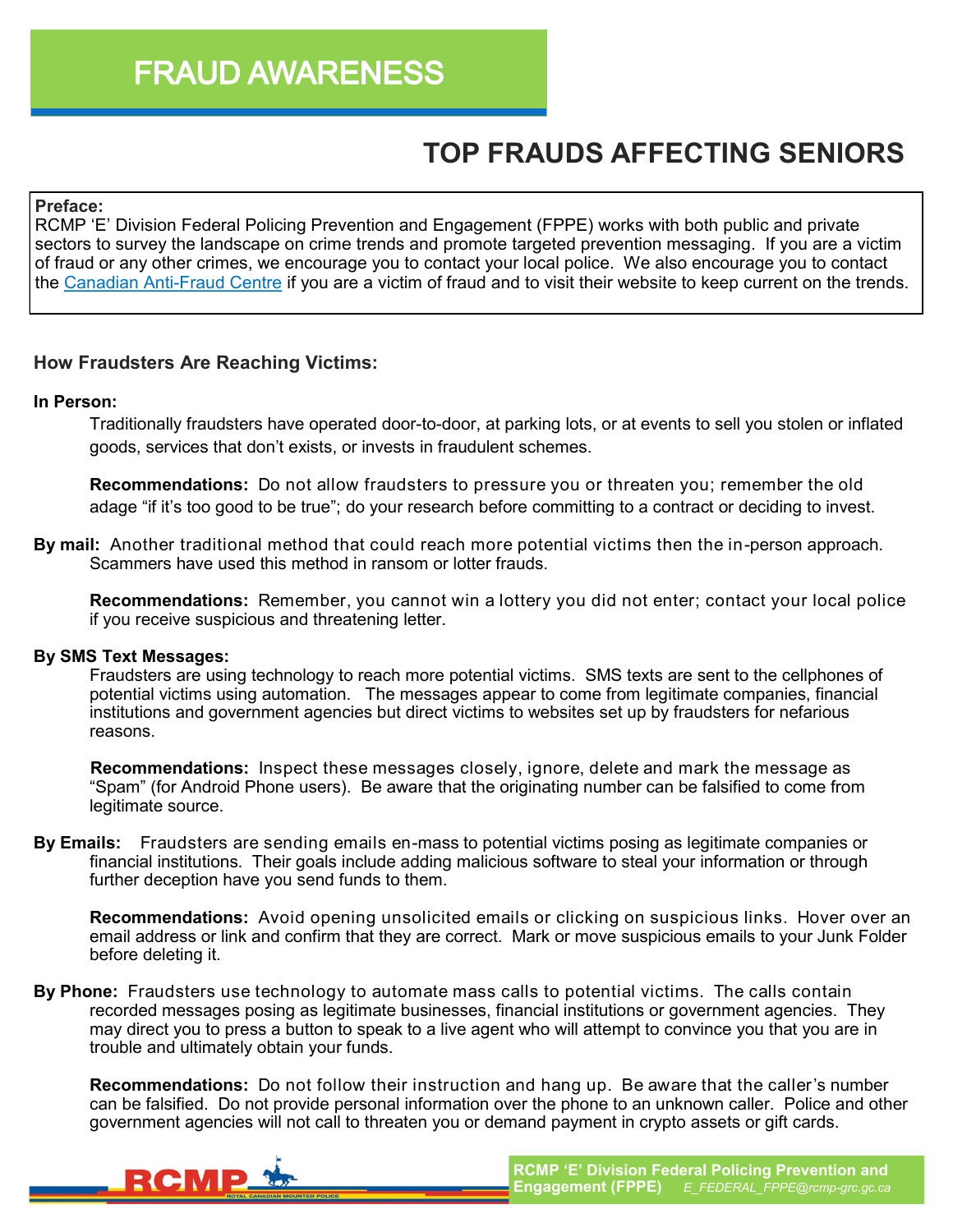# **TOP FRAUDS AFFECTING SENIORS**

## **#1 Romance Scams:**

Fraudsters contact their potential victims through all forms of social networking and dating sites. A relationship is fostered and love is quickly professed, however, love is not what they are after. Fraudsters would use this emotional connection as leverage to ask for financial assistance. Usually claiming some form of emergency. They would continue to extract money from the victim sometimes over a long period even though they have never met in person. They may make excuses as to why they cannot meet in person. Fanciful claims of military service, employment overseas or successful business people are popular.

### **#2 Service Scams:**

These frauds can involve offers of telecommunications, internet, finance, medical, and energy services. In addition, extended warranties, insurance and sales services may also fall under the category.

### **#3 Extortion - SIN Scam:**

Fraudsters use automated calling with a recorded message advising you that it is Service Canada and that there is an issue with your Social Insurance Number. The caller's phone number appear to be a local number, it may even appear to come from Service Canada. If you follow their instruction to press a button, a live person will come on the line and speak with you. This person is a fraudster and will threaten you and make up stories to get you to provide your information, transfer funds at their bank account or go a Bitcoin ATM to send them crypto assets. CRA Scam follows a similar MO.

### **#4 Prize Scams:**

Fraudsters send out fake lottery and sweepstake letters to potential victims advising them they are winners. To redeem the winning, the victims are instructed to call a number, sometimes a representative from the IRS. The fraudsters would then try to convince the victim to send money to them to cover for taxes and fees on the winnings. A similar scam exists where fraudsters would send emails to the potential victims.

## **Recommendations:**

Recognize the signs. Beware of individuals who quickly profess their love. Beware of individuals who claim to be wealthy but need to borrow money. Never send intimate photos or video of yourself as they may be used to blackmail you.

### **Recommendations:**

Research all companies and contractors offering services before hiring them. Don't fall for pressure tactics of scarcity, fear, and limited time offer. Talk to someone you trust.

### **Recommendations:**

Hang up. Police and Government agencies will not call you with an automated message to threaten you with legal actions / arrests. Police and Government agencies will also not demand payment in Bitcoin (crypto assets) or gift cards.

### **Recommendations:**

Do not respond. Remember you cannot win a lottery or sweepstake if you did not enter. Do not provide any personal information. Guard your personal information on the internet.